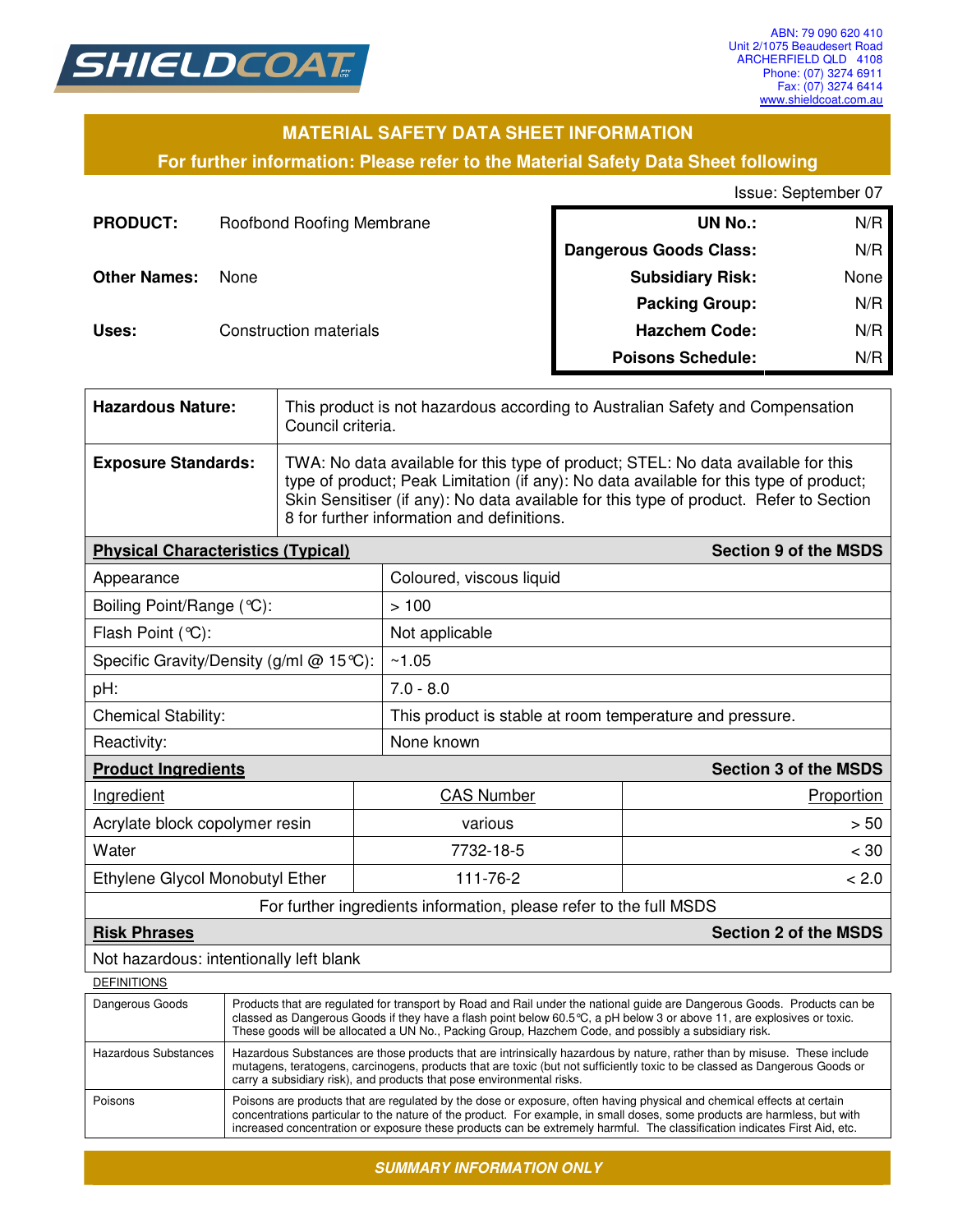

# *1. IDENTIFICATION*

| <b>Product Name:</b>      | Roofbond Roofing Membrane                    |
|---------------------------|----------------------------------------------|
| <b>Other Names:</b>       | None                                         |
| <b>Chemical Family:</b>   | Liquid Glaze                                 |
| <b>Molecular Formula:</b> | Not Applicable                               |
| <b>Recommended Use:</b>   | <b>Construction materials</b>                |
| <b>Supplier:</b>          | Shieldcoat Pty Ltd                           |
| ABN:                      | 79 090 620 410                               |
| <b>Address:</b>           | 2/1075 Beaudesert Road, Archerfield Qld 4108 |
| Telephone:                | +61 7 3274 6911                              |
| Fax:                      | +61 7 3274 6414                              |
| <b>Emergency Phone:</b>   | 0414 479 458                                 |
| All other inquiries:      | +61 7 3274 6911                              |

# *2. HAZARDS IDENTIFICATION*

#### **Hazard Classification**

This product is not hazardous according to Australian Safety and Compensation Council criteria.

#### **Hazard Category**

This section is intentionally left blank.

#### **Risk Phrases**

Not hazardous: intentionally left blank

#### **Safety Phrases**

Not hazardous: intentionally left blank

#### **Dangerous Goods Classification**  N/R **Poisons Schedule**

N/R

# *3. COMPOSITION: Information on Ingredients*

| <b>Chemical Ingredient</b>      | <b>CAS Number</b> | Proportion $(\% v/v)$ |
|---------------------------------|-------------------|-----------------------|
| Acrylate block copolymer resin  | various           | > 50                  |
| Water                           | 7732-18-5         | $<$ 30                |
| Ethylene Glycol Monobutyl Ether | 111-76-2          | < 2.0                 |
| Mould inhibitor                 | various           | < 0.1                 |
| Surfactants                     | various           | < 2.0                 |

## *4. FIRST AID MEASURES*

**For advice, contact Poisons Information Centre (Phone Australia: 13 1126) or a doctor.** 

#### **Ingestion**

If swallowed, DO NOT induce vomiting. Keep at rest. Seek immediate medical attention.

#### **Eye Contact**

Flush eyes with large amounts of water until irritation subsides. Seek immediate medical attention.

#### **Skin Contact**

Flush area with large amounts of water and wash area with soap if available. Remove contaminated clothing, including shoes, and launder before reuse. Seek medical attention for skin irritations.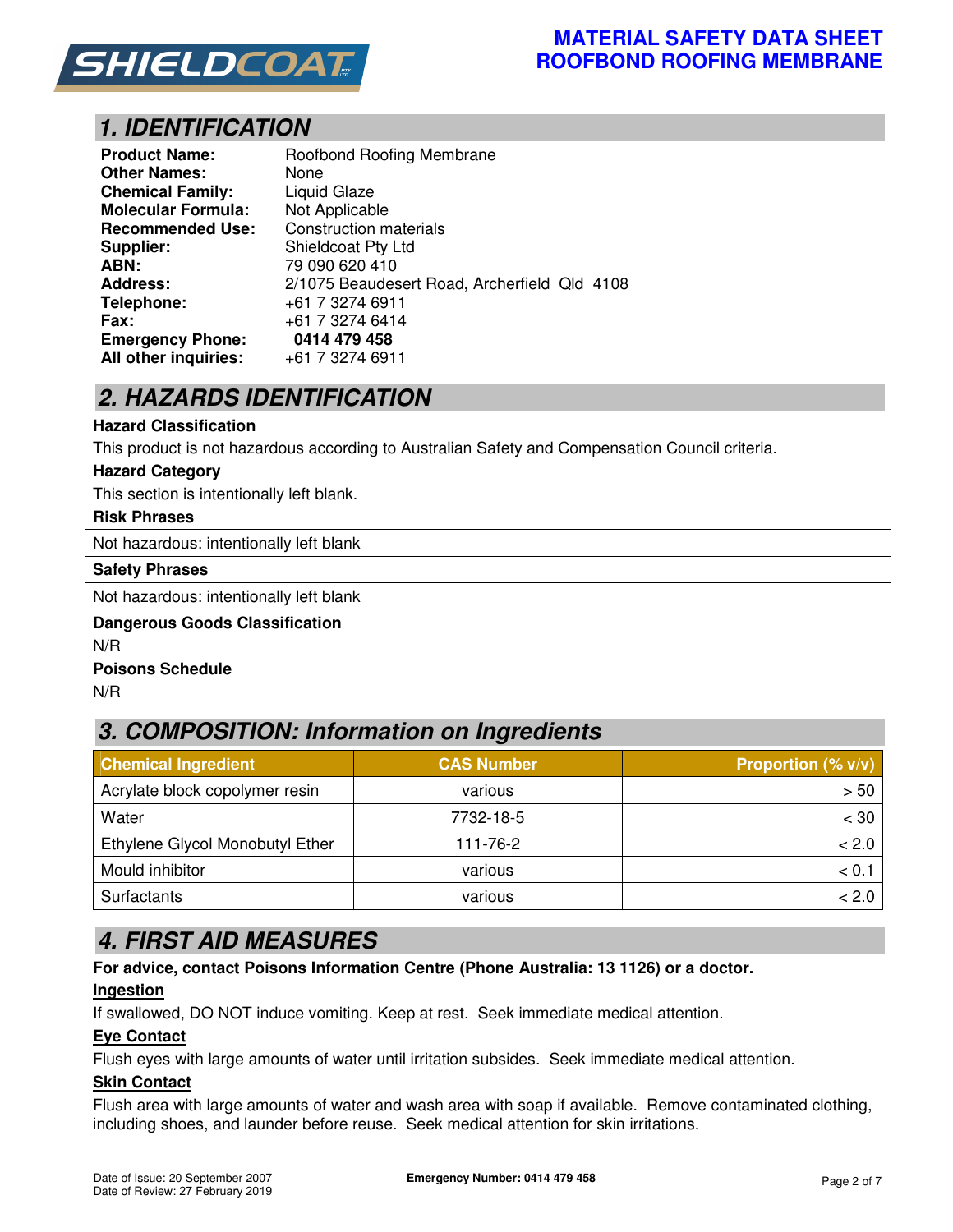

### **MATERIAL SAFETY DATA SHEET ROOFBOND ROOFING MEMBRANE**

### **Inhalation**

Using proper respiratory protection, immediately remove the affective victim from exposure. Administer artificial respiration if breathing has stopped. Keep at rest. Seek immediate medical attention.

#### **First Aid Facilities**

Provide eye baths and safety showers.

#### **Medical Attention**

Treat according to symptoms.

## *5. FIRE FIGHTING MEASURES*

Shut off product that may 'fuel' a fire if safe to do so. Allow trained personnel to attend a fire in progress providing fire fighters with this Material Safety Data Sheet. Prevent extinguishing media from escaping to drains and waterways.

#### **Suitable Extinguishing Media**

Product will not burn.

#### **Hazards from combustion products**

None: product will not burn.

#### **Precautions for fire fighters and special protective equipment**

None: product will not burn.

#### **Hazchem Code**

N/R

## *6. ACCIDENTAL RELEASE MEASURES*

#### **Emergency Procedures**

Prevent product from escaping to drains and waterways. Contain leaking packaging in a containment drum. Prevent vapours or dusts from building up in confined areas. Ensure that drain valves are closed at all times. Clean up and report spills immediately.

#### **Methods and materials for containment**

#### *Major Land Spill*

- Eliminate sources of ignition.
- Warn occupants of downwind areas of possible fire and explosion hazard, where present.
- Prevent product from entering sewers, watercourses, or low-lying areas.
- Keep the public away from the area.
- Shut off the source of the spill if possible and safe to do so.
- Advise authorities if substance has entered a watercourse or sewer or has contaminated soil or vegetation.
- Take measures to minimise the effect on the ground water.
- Contain the spilled product using the resources in the spill kit.
- Recover by pumping use explosion proof pump or hand pump or with a suitable absorbent material.
- Consult an expert on disposal of recovered material and ensure conformity to local disposal regulations.
- See "First Aid Measures" and "Stability and Reactivity"

#### *Major Water Spill*

- Eliminate any sources of ignition.
- Warn occupants and shipping in downwind areas of possible fire and explosion hazard, where present.
- Notify the port or relevant authority and keep the public away from the area.
- Shut off the source of the spill if possible and safe to do so.
- Confine the spill if possible.
- Remove the product from the surface by skimming or with suitable absorbent material.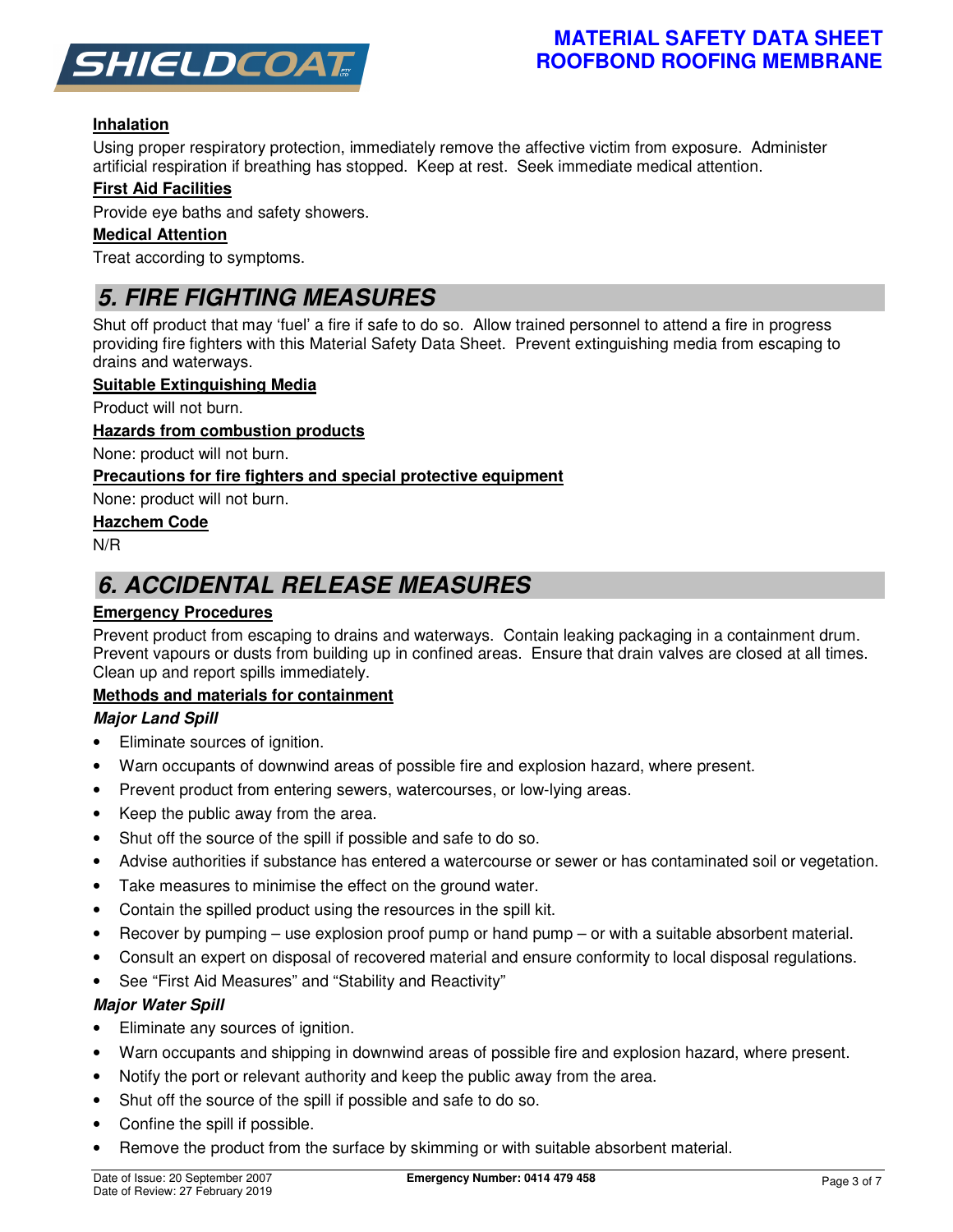

### **MATERIAL SAFETY DATA SHEET ROOFBOND ROOFING MEMBRANE**

- Consult an expert on disposal of recovered material and ensure conformity to local disposal regulations.
- See "First Aid Measures" and "Stability and Reactivity".

## *7. HANDLING AND STORAGE*

#### **Precautions for Safe Handling**

There are no specific safety requirements for handling this product. Standard industrial hygiene and safety practice is recommended when using this product.

#### **Conditions for Safe Storage**

There are no specific safety requirements for storing this product. Consider checking containers for leaks periodically and protect the packaging from physical damage (store out of direct sunlight, away from high traffic areas, etc.).

#### **Incompatible Materials**

None known

# *8. EXPOSURE CONTROLS: PERSONAL PROTECTION*

#### **National Exposure Standards**

The time weighted average concentration (TWA) for this product is: No data available for this type of product, which means the highest allowable exposure concentration in an eight-hour day for a five-day working week. The short term exposure limit (STEL) is: No data available for this type of product, which is the maximum allowable exposure concentration at any time. Replacing a TWA or STEL value for some products is a Peak Limitation value (Peak): None applies in this case. In addition to the exposure concentrations may be a subsidiary caution in such cases where the product is a skin sensitiser, represented as (Sk), where none applies in this case.

#### **Biological Limit Values (BLV)**

No data available for this type of product

#### **Engineering Controls: Ventilation**

The use of local exhaust ventilation is recommended to control process emissions near the source. Laboratory samples should be handled in a fume hood. Provide mechanical ventilation of confined spaces. Use explosion proof equipment.

#### **Personal Protective Equipment**

**Respiratory Protection:** Where concentrations in air may approach or exceed the limits described in the National Exposure Standards, it is recommended to use a half-face filter mask to protect from overexposure by inhalation. A type 'A' filter material is considered suitable for this product.

**Eye Protection:** Always use safety glasses or a face shield when handling this product.

**Skin/Body Protection:** Always wear long sleeves, long trousers, or coveralls, and enclosed footwear or safety boots when handling this product. It is recommended that chemical resistant gloves be worn when handling this product.

## *9. PHYSICAL AND CHEMICAL PROPERTIES*

| <b>Property</b>                 | <b>Unit of measurement</b> | <b>Typical Value</b>  |
|---------------------------------|----------------------------|-----------------------|
| Appearance                      | None                       | Clear, viscous liquid |
| <b>Boiling Point/Range</b>      | ℃                          | >100                  |
| <b>Flash Point</b>              | ℃                          | Not applicable        |
| SG/Density ( $@$ 15°C)          | $g/ml$ ; kgm <sup>-3</sup> | ~1.05                 |
| Vapour Pressure @ 20℃           | kPa                        | No data available     |
| Vapour Density @ 20℃            | $g/ml$ ; kgm <sup>-3</sup> | No data available     |
| <b>Autoignition Temperature</b> | $\mathrm{C}$               | Not applicable        |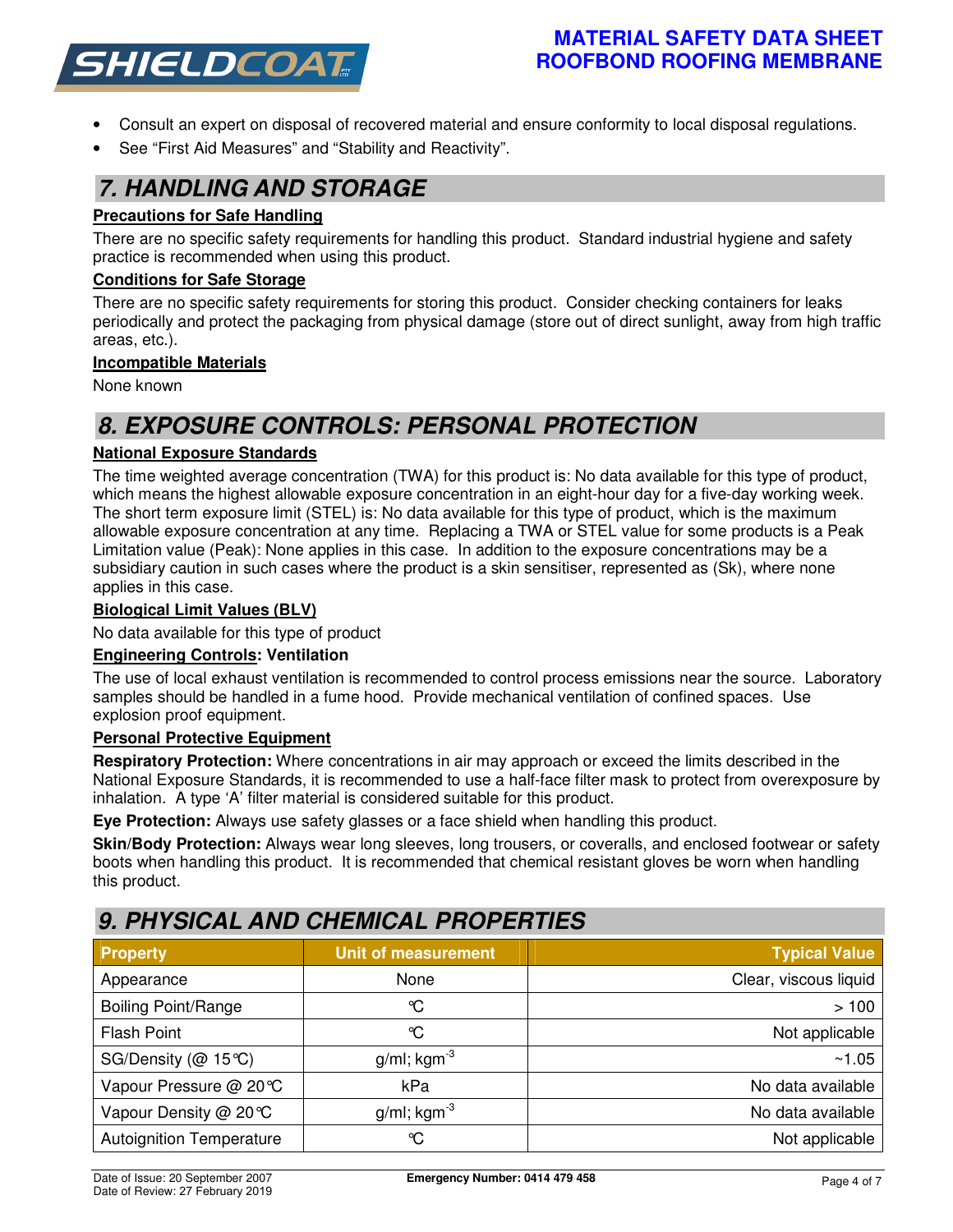

### **MATERIAL SAFETY DATA SHEET ROOFBOND ROOFING MEMBRANE**

| <b>Property</b>          | <b>Unit of measurement</b> | <b>Typical Value</b> |
|--------------------------|----------------------------|----------------------|
| Explosive Limits in Air  | % vol/vol                  | Not applicable       |
| Viscosity $@$ 20 °C      | cPs, mPas                  | >400                 |
| Percent volatiles        | % vol/vol                  | 40%                  |
| Acidity/alkalinity as pH | None                       | $7.0 - 8.0$          |
| Solubility in Water      | g/                         | Water soluble        |
| Other solvents           | -                          | None                 |

The values listed are indicative of this product's physical and chemical properties. For a full product specification, please consult the Technical Data Sheet.

# *10. STABILITY AND REACTIVITY*

#### **Chemical stability**

This product is stable at room temperature and pressure.

#### **Conditions to avoid**

None known

#### **Hazardous decomposition products**

None known

#### **Hazardous reactions**

None known

#### **Hazardous polymerisation**

Will not occur

## *11. TOXICOLOGICAL INFORMATION*

#### **Acute Effects**

#### **Ingestion**

Ingestion will result in discomfort on swallowing. No narcotic effects are expected.

#### **Eye Contact**

This product will cause discomfort to the eye and surrounding tissue. These effects will subside with appropriate First Aid.

#### **Skin Contact**

This product is unlikely have any effect on the skin, however, individuals with pre-existing skin conditions may experience some sensitivity.

#### **Inhalation**

Inhalation of this product is unlikely and no vapours are present in the formula.

#### **Chronic Effects**

None known

#### **Other Health Effects Information**

None known

#### **Toxicological Information**

Oral LD<sub>50</sub>: No data available

Dermal LD<sub>50</sub>: No data available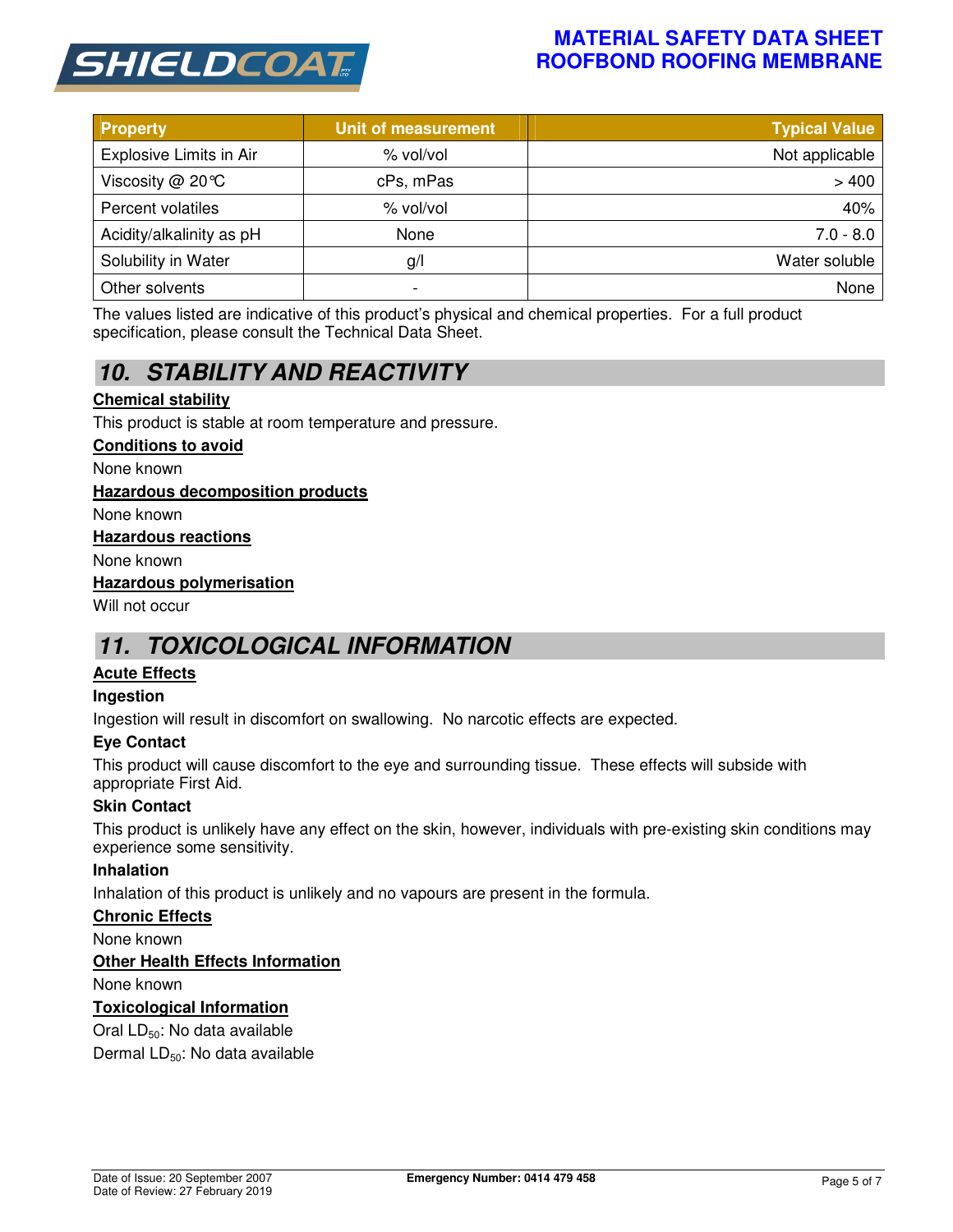

## *12. ECOLOGICAL INFORMATION*

### **Ecotoxicity**

#### **Aquatic Toxicity:**

Fish Toxicity  $LC_{50}$ : No data available Daphnia Magna  $EC_{50}$ : No data available<br>Blue-green algae: No data available Blue-green algae: Green algae: No data available

#### **Persistence/Biodegradability:**

This product is expected to persist.

#### **Mobility:**

This product is unlikely to be very mobile.

## *13. DISPOSAL CONSIDERATIONS*

#### **Disposal Methods**

Empty packaging should be taken for recycling, recovery or disposal through a suitably qualified or licensed contractor. Care should be taken to ensure compliance with national and local authorities. Packaging may still contain product residue that may be harmful. Ensure that empty packaging is managed in accordance with Dangerous Goods regulations.

#### **Special Precautions**

This product is not suitable for disposal by either landfill or via municipal sewers, drains, natural streams or rivers. This product is ashless and can be incinerated in a regulated facility. In the absence of a designated industrial incinerator, this product should be treated and disposed through chemical waste treatment, or considered for use in solvent recycling.

# *14. TRANSPORT INFORMATION*

| <b>Road and Rail Transport</b> |                   |                            | <b>Marine Transport</b> | <b>Air Transport</b>       |                   |
|--------------------------------|-------------------|----------------------------|-------------------------|----------------------------|-------------------|
| UN No.                         | N/R               | UN No.                     | N/R                     | UN No.                     | N/R               |
| Proper<br>Shipping<br>Name     | Roof tile coating | Proper<br>Shipping<br>Name | Roof tile coating       | Proper<br>Shipping<br>Name | Roof tile coating |
| <b>DG Class</b>                | N/R               | <b>DG Class</b>            | N/R                     | <b>DG Class</b>            | N/R               |
| Sub. Risk                      | None              | Sub. Risk                  | None                    | Sub. Risk                  | None              |
| Packing<br>Group               | N/R               | Packing<br>Group           | N/R                     | Packing<br>Group           | N/R               |
| Hazchem                        | N/R               | Hazchem                    | N/R                     | Hazchem                    | N/R               |

#### **Dangerous Goods Segregation**

This product is not classified as Dangerous Goods for Transport by Road and Rail.

### *15. REGULATORY INFORMATION*

**Country/Region:** Australia **Inventory:** AICS **Status:** Listed **Poisons Schedule:** N/R